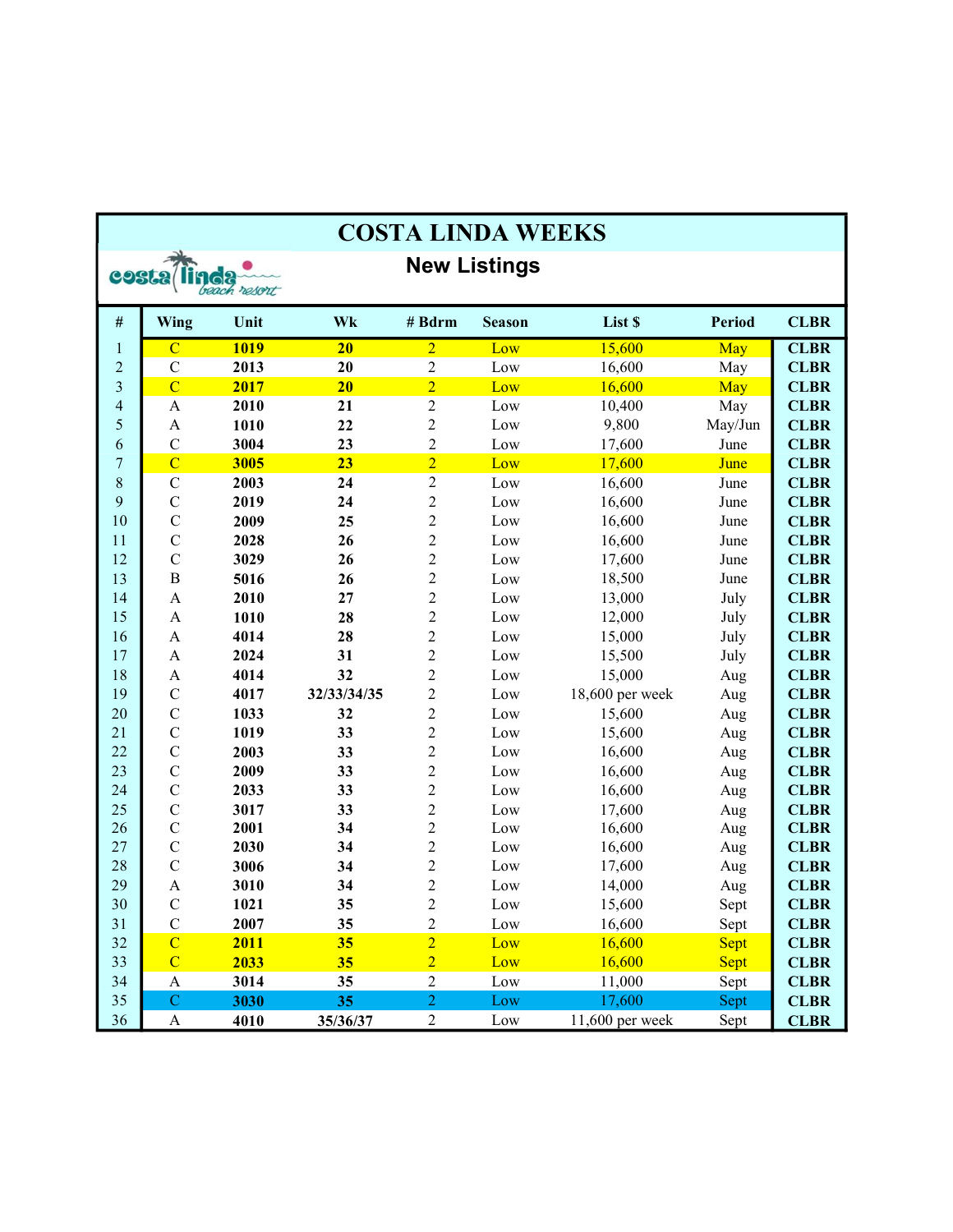| $\overline{37}$ | $\overline{C}$            | 4011 | 35          | $\overline{2}$ | Low        | 18,600            |             | <b>CLBR</b> |
|-----------------|---------------------------|------|-------------|----------------|------------|-------------------|-------------|-------------|
| 38              | $\overline{C}$            | 4001 | 35          | $\overline{2}$ |            | 18,600            | Sept        | <b>CLBR</b> |
| 39              | $\overline{A}$            |      | 35          | $\overline{2}$ | Low<br>Low | 11,600            | Sept        |             |
| 40              | $\overline{C}$            | 4014 |             |                |            |                   | Aug         | <b>CLBR</b> |
|                 |                           | 4029 | 35          | $\overline{2}$ | Low        | 18,600            | Aug         | <b>CLBR</b> |
| 41              | $\overline{A}$            | 2012 | 35/36/37    | $\overline{2}$ | Low        | $10,400$ per week | Aug         | <b>CLBR</b> |
| 42              | $\overline{A}$            | 1014 | 36          | $\overline{2}$ | Low        | 9,800             | Sept        | <b>CLBR</b> |
| 43              | $\overline{C}$            | 2017 | 36          | $\overline{2}$ | Low        | 16,600            | Sept        | <b>CLBR</b> |
| 44              | $\boldsymbol{B}$          | 2022 | 36          | $\overline{2}$ | Low        | 11,600            | Sept        | <b>CLBR</b> |
| 45              | $\overline{C}$            | 2034 | 36          | $\overline{2}$ | Low        | 16,600            | Sept        | <b>CLBR</b> |
| 46              | $\overline{C}$            | 3002 | 36/37       | $\overline{2}$ | Low        | 17,600            | Sept        | <b>CLBR</b> |
| 47              | $\mathbf{A}$              | 4012 | 36          | $\overline{c}$ | Low        | 11,600            | Sept        | <b>CLBR</b> |
| 48              | $\overline{C}$            | 4033 | 36          | $\overline{2}$ | Low        | 18,600            | <b>Sept</b> | <b>CLBR</b> |
| 49              | $\overline{A}$            | 5012 | 36          | $\overline{2}$ | Low        | 12,200            | Sept        | <b>CLBR</b> |
| 50              | $\overline{C}$            | 5031 | 36          | $\overline{2}$ | Low        | 19,600            | <b>Sept</b> | <b>CLBR</b> |
| 51              | $\mathcal{C}$             | 2002 | 37          | $\overline{2}$ | Low        | 16,600            | Sept        | <b>CLBR</b> |
| 52              | B                         | 2020 | 36/37       | $\overline{2}$ | Low        | 11,600 per week   | Sept        | <b>CLBR</b> |
| 53              | $\mathbf{A}$              | 3010 | 37          | $\overline{2}$ | Low        | 11,000            | Sept        | <b>CLBR</b> |
| 54              | $\overline{C}$            | 3011 | 37/38       | $\overline{2}$ | Low        | $17,500$ per week | Sept        | <b>CLBR</b> |
| 55              | $\overline{C}$            | 3017 | 37          | $\overline{2}$ | Low        | 17,600            | <b>Sept</b> | <b>CLBR</b> |
| 56              | $\mathbf C$               | 4030 | 36/37       | $\overline{2}$ | Low        | 18,600 per week   | Sept        | <b>CLBR</b> |
| 57              | $\overline{C}$            | 5003 | 37/38       | $\overline{2}$ | Low        | $19,600$ per week | Sept        | <b>CLBR</b> |
| 58              | $\, {\bf B}$              | 1022 | 38          | $\overline{c}$ | Low        | 11,000            | Sept        | <b>CLBR</b> |
| 59              | $\overline{B}$            | 2022 | 38/39/40/41 | $\overline{2}$ | Low        | $11,600$ per week | Sept        | <b>CLBR</b> |
| 60              | $\overline{C}$            | 3001 | 38          | $\overline{2}$ | Low        | 17,600            | Sept        | <b>CLBR</b> |
| 61              | $\mathcal{C}$             | 4002 | 38          | $\overline{c}$ | Low        | 18,600            | Sept        | <b>CLBR</b> |
| 62              | $\boldsymbol{\mathsf{A}}$ | 4014 | 38          | $\overline{2}$ | Low        | 11,600            | Sept        | <b>CLBR</b> |
| 63              | $\overline{A}$            | 1012 | 39          | $\overline{2}$ | Low        | 9,800             | Sept        | <b>CLBR</b> |
| 64              | $\mathbf{A}$              | 1014 | 39          | $\overline{2}$ | Low        | 9,800             | Sept        | <b>CLBR</b> |
| 65              | $\boldsymbol{\mathsf{A}}$ | 2010 | 39          | $\overline{c}$ | Low        | 10,400            | Sept        | <b>CLBR</b> |
| 66              | $\mathcal{C}$             | 2011 | 39          | $\overline{2}$ | Low        | 16,600            | Sep/Oct     | <b>CLBR</b> |
| 67              | $\mathbf C$               | 3010 | 39          | $\overline{2}$ | Low        | 11,000            | Sept/Oct    | <b>CLBR</b> |
| 68              | A                         | 3012 | 39          | $\overline{2}$ | Low        | 11,000            | Sep/Oct     | <b>CLBR</b> |
| 69              | $\mathbf C$               | 2003 | 40          | $\overline{c}$ | Low        | 16,600            | Oct         | <b>CLBR</b> |
| 70              | $\mathbf C$               | 2008 | 40          | $\overline{2}$ | Low        | 16,600            | Oct         | <b>CLBR</b> |
| 71              | $\overline{C}$            | 4028 | 48          | $\overline{2}$ | Low        | 18,600            | Dec         | <b>CLBR</b> |